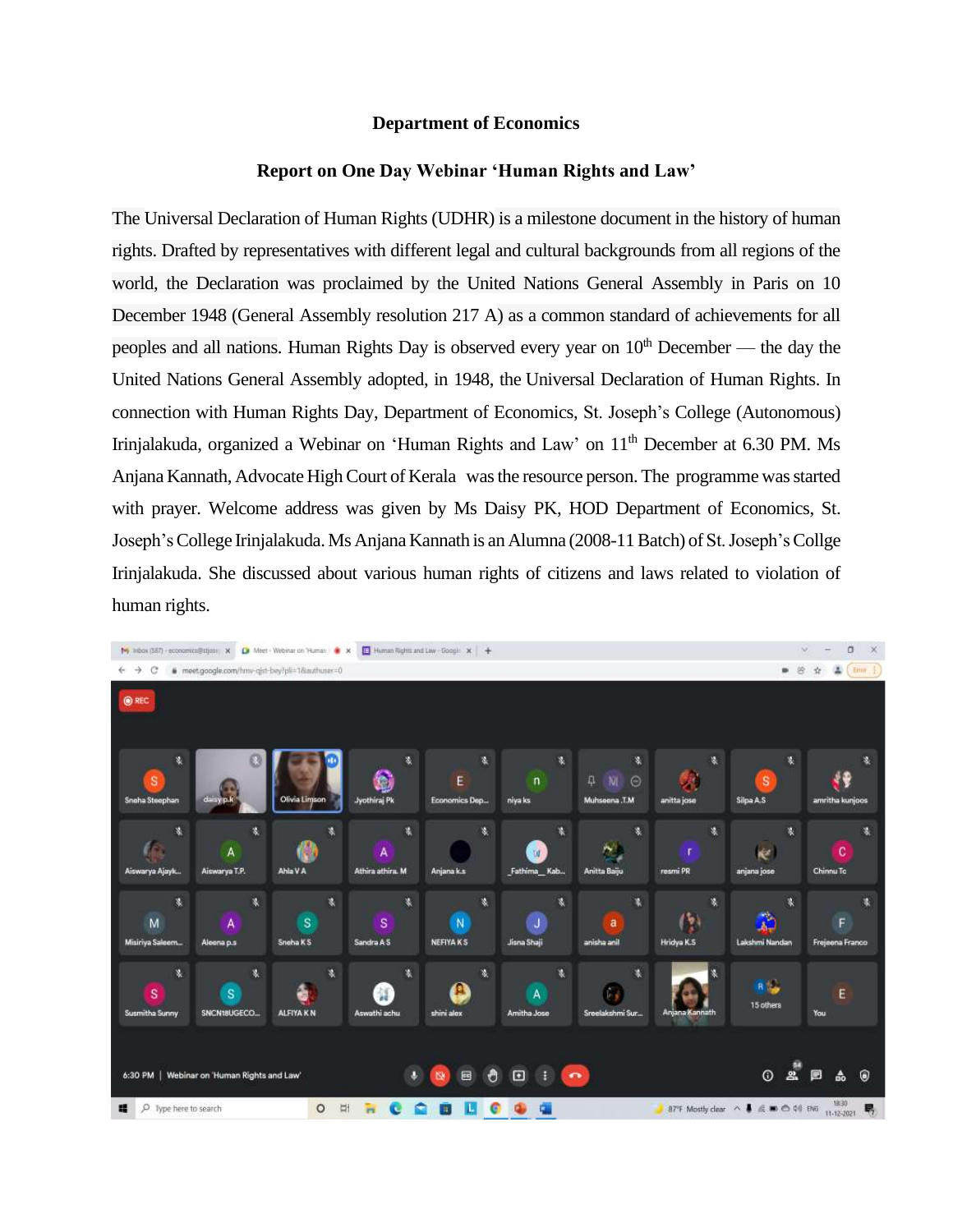

*Ms Daisy PK is providing formal welcome address*



*Adv. Anjana Kannath addressing the gathering*